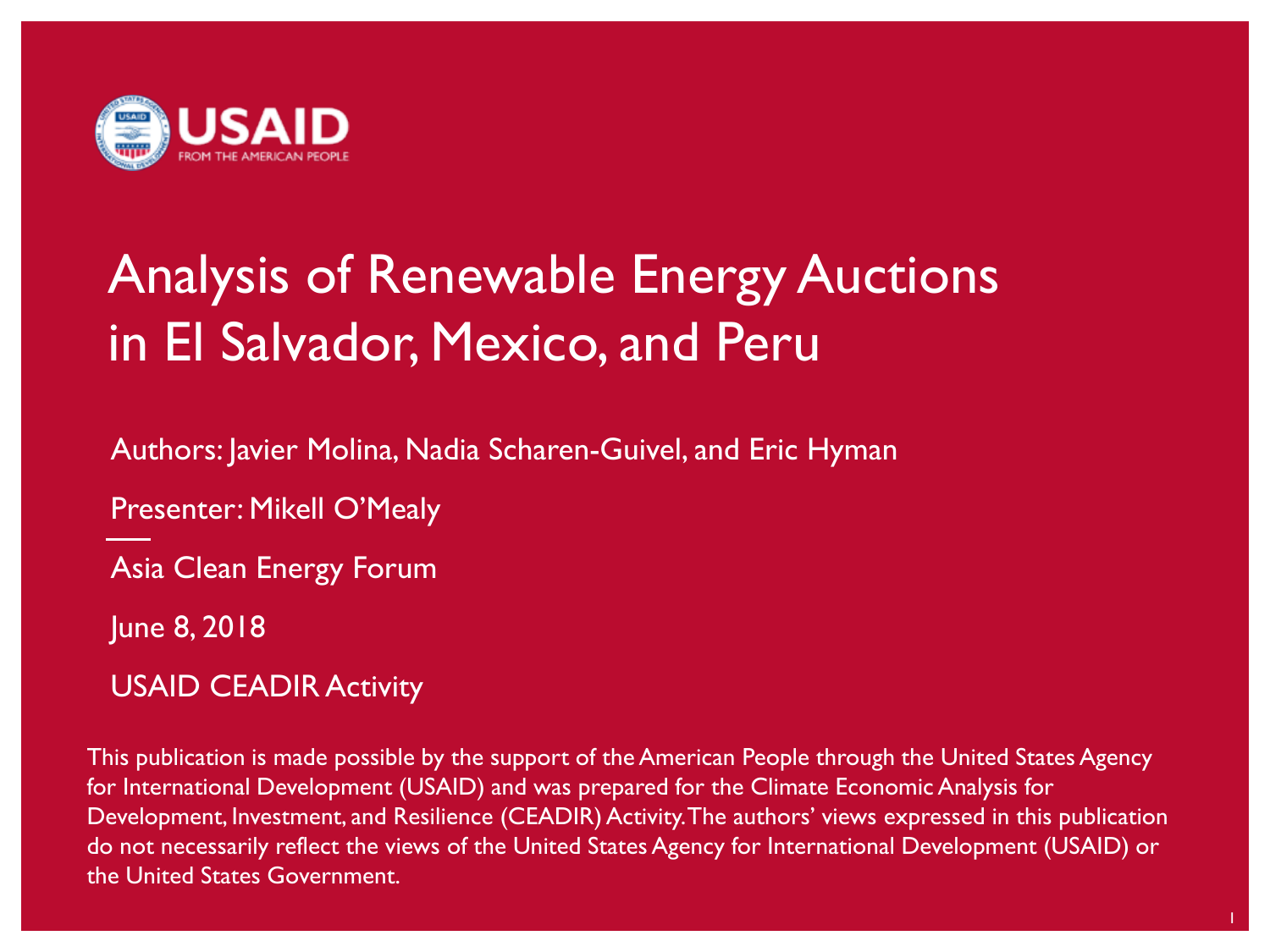# About CEADIR

- **CEADIR**—Climate Economic Analysis for Development, Investment, and Resilience
- USAID -funded, \$20.1 million global activity through March 2019
- Helps governments, the private sector, and civil society make the business and economic case for climate change mitigation and adaptation actions
- Mobilizes access to public and private finance in adaptation, clean energy, and sustainable landscapes to scale up low -carbon, climate resilient development
- Active throughout Africa, Southeast Asia, and Latin America and the Caribbean

#### **www.climatelinks.com/projects/ceadir**





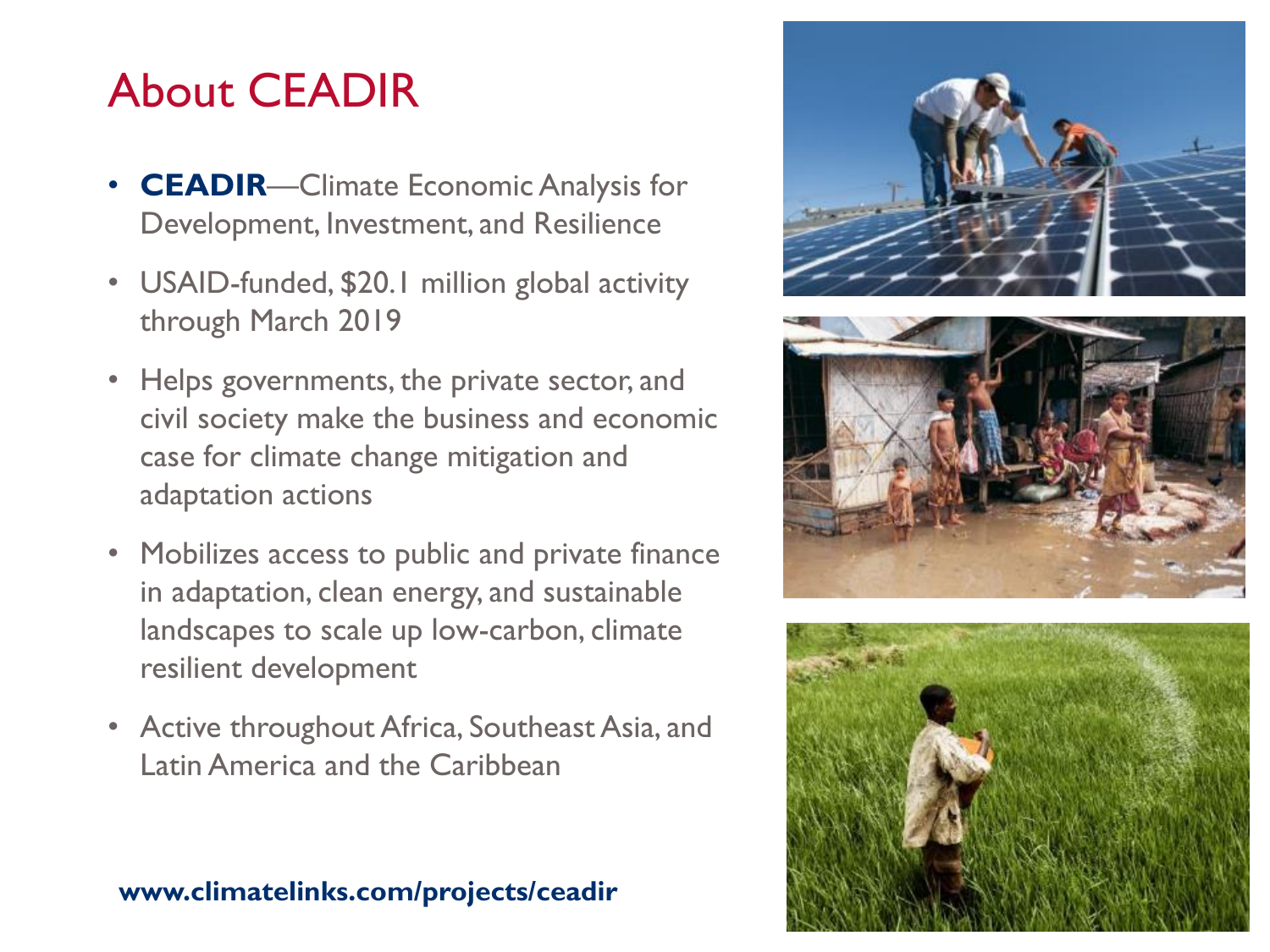# **Topics**

- El Salvador, Mexico, and Peru's renewable energy (RE) auctions:
	- Background
	- Policy and regulatory environment
	- Auction characteristics and results
	- Financing
- Brief insights from Brazil, India, and South Africa's RE auctions
- Conclusions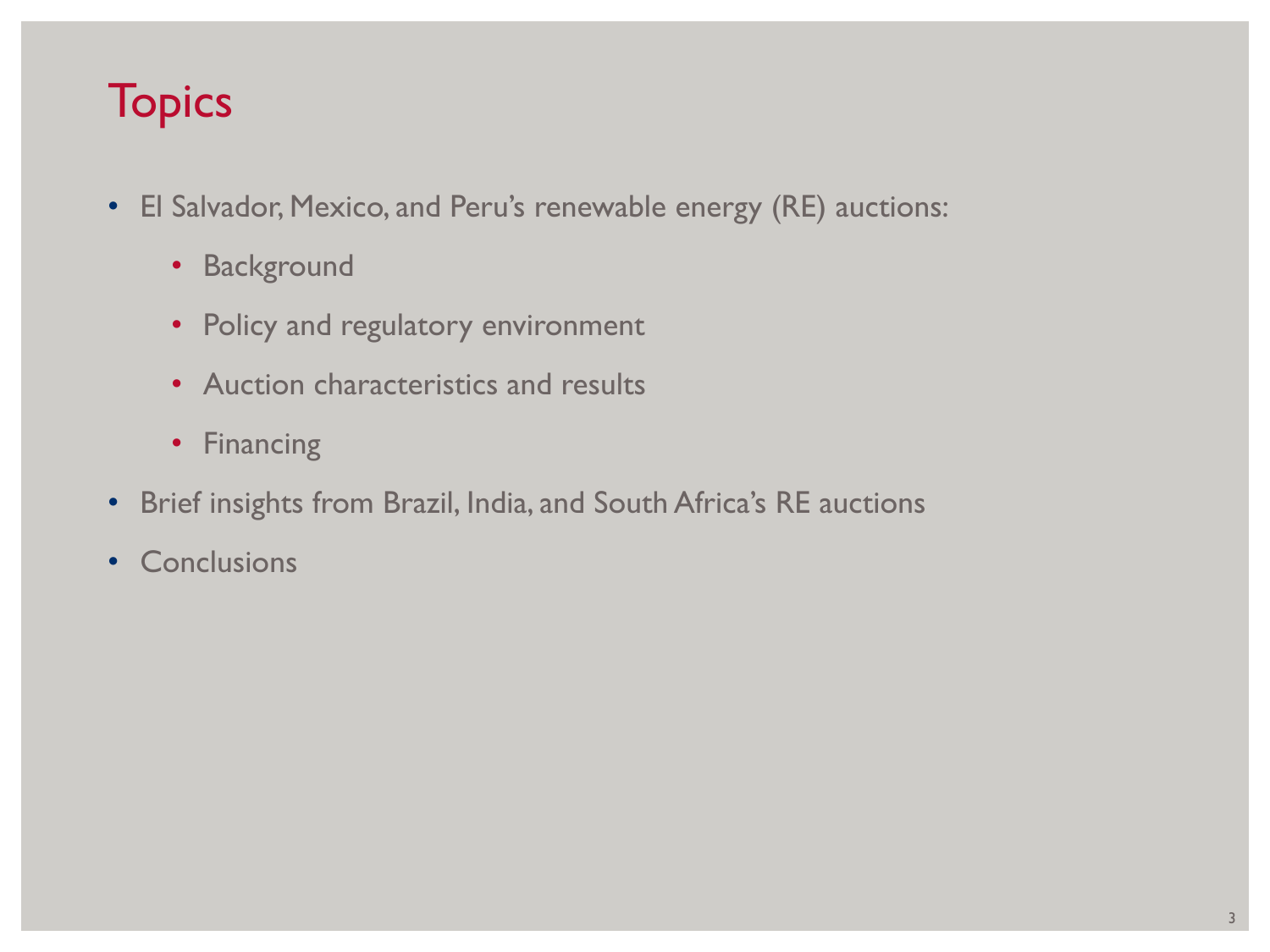## Introduction to the Report

- Interviewed 19 financiers, project developers, and government officials in El Salvador, Mexico, and Peru
- Secondary desk research on Brazil, India, and South Africa
	- Policy and regulatory environments in the six countries;
	- Investment risks and mitigants; and
	- Sources of capital and financing.

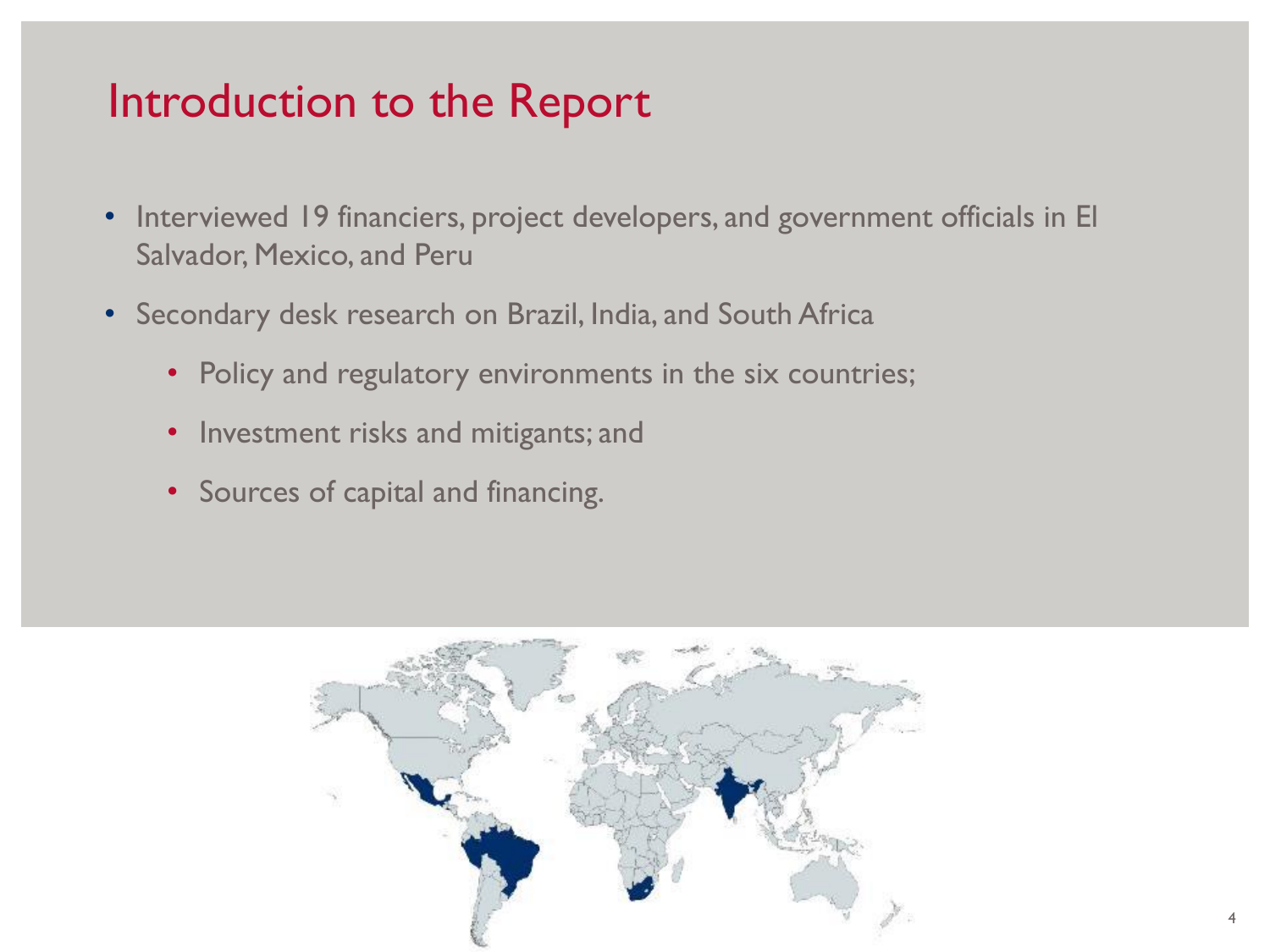# El Salvador: Background and Enabling Environment

- 1,742 MW installed capacity, total electric power (2016)
- 432 MW (25%) of RE 2016
- Projected to reach 852 MW (33%) by 2021
- Institutional incentives
	- 20-year PPAs
	- Priority dispatch (zero marginal cost)
	- Import tax exemption on equipment
	- Income tax exemption for first 10 years for up to 10 MW and five years above 10 MW
	- Income tax exemption on sale of emission reduction certificates



Source: Chris Lim, Wikipedia Commons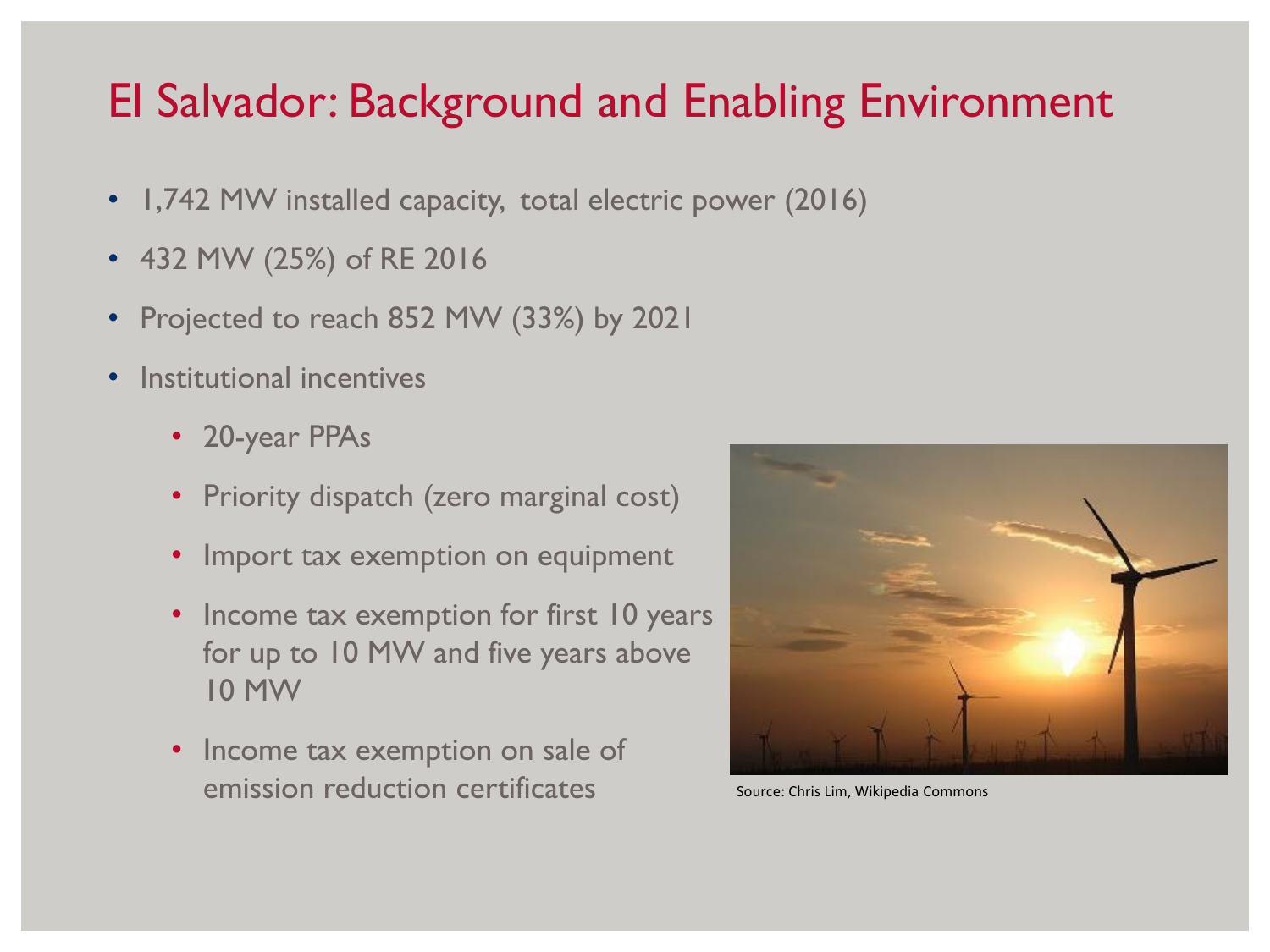# El Salvador: Auction Characteristics

- Transparent, publicly disclosed process
- No local content requirements
- Technology-specific
	- Quotas are reallocated if targets unmet, other technologies contracted
- Pay-as-bid selection process (prices as bid)
- Ceiling prices disclosed when bids opened
- 20-year PPA (winning bidders commit to deliver all electricity generated from awarded capacity)
- Contracted amounts allocated proportionally to seven private distribution companies
- PPAs paid in U.S. dollars, indexed to U.S. inflation
- Preferential dispatch to transmission grids
- Bidders propose project sites
- Relatively few qualification requirements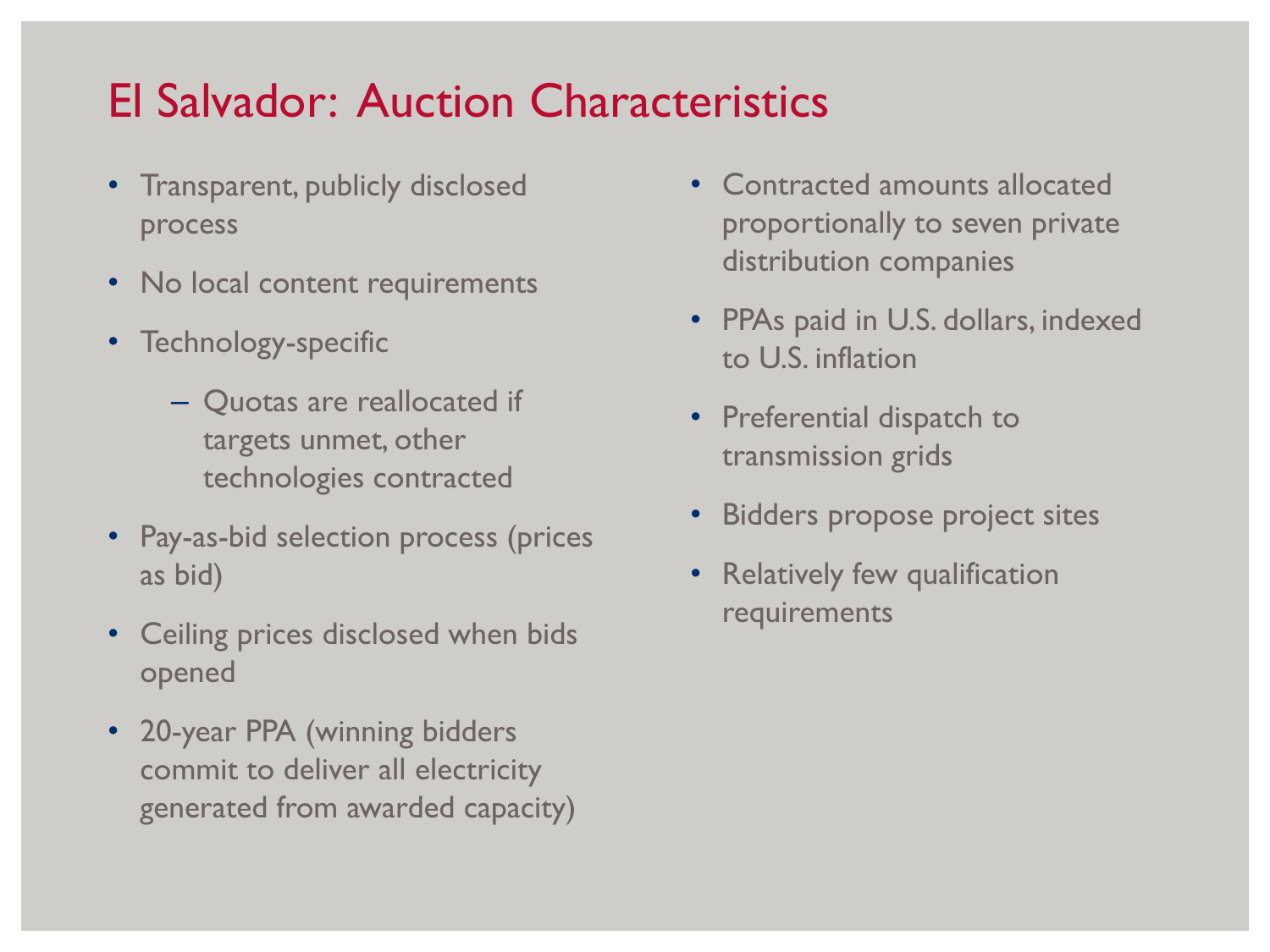# El Salvador: Auction Results

- Pilot auction (2013) contracted 15 MW of solar, biomass, and small-scale hydro sources
- Two technology-specific RE auctions (2014, 2016)
	- Total of 263.5 MW of installed capacity (213.5 MW solar, and 50 MW wind)
- Contracted solar price fell from \$101.90-\$123.41 per MWh in 2014 to \$49.55- \$67.25 in 2016

| <b>RE Auctions</b>              | <b>Installed</b><br><b>Capacity</b> | <b>Solar Energy</b><br><b>Prices</b>                     | Wind<br><b>Energy</b><br><b>Prices</b> | <b>Target</b><br><b>Volume</b> |
|---------------------------------|-------------------------------------|----------------------------------------------------------|----------------------------------------|--------------------------------|
| I <sup>st</sup> Auction<br>2014 | <b>94 MW</b>                        | US\$101.90 -<br>123.41/MWh<br>$(100\% \text{ of total})$ | <b>No</b>                              | 94%                            |
| 2 <sup>nd</sup> Auction<br>2016 | 169.5 MW                            | $US$49.55 -$<br>67.24/MWh<br>$(71\% \text{ of total})$   | <b>US\$98.78</b><br>(29% of total)     | 99.7%                          |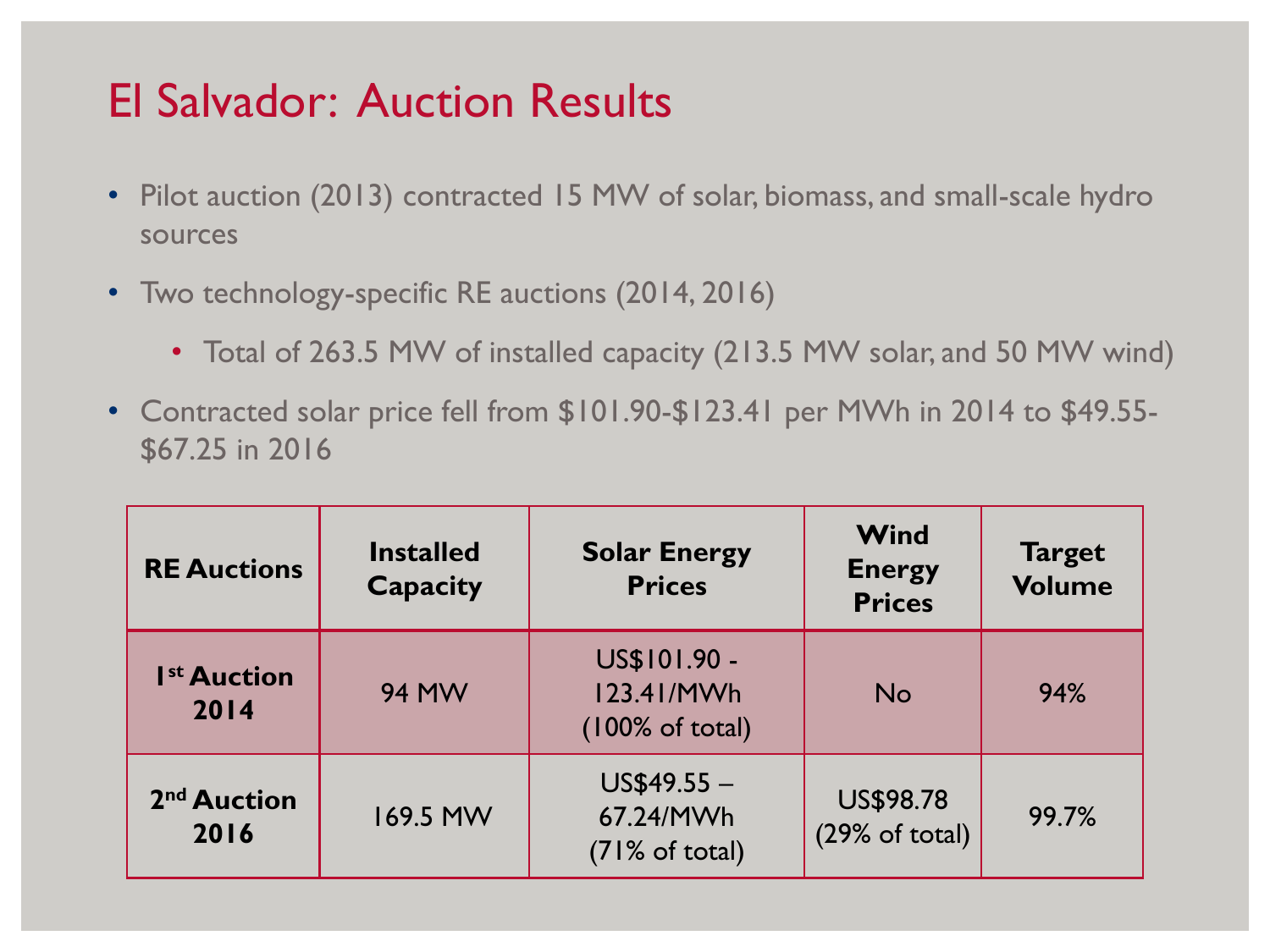#### Mexico: Background

- 73 GW of installed capacity with 29% (21 GW) of clean energy (CE) in 2016
	- 113 GW of installed capacity with 50% (56 GW) projected by 2031
- Minimum CE consumption levels of 5% in 2018
	- Projected to reach 14% by 2022
	- Purchases of CE or Clean Energy Certificates (CELs)



Source: Power Engineering International, Mexico wind facility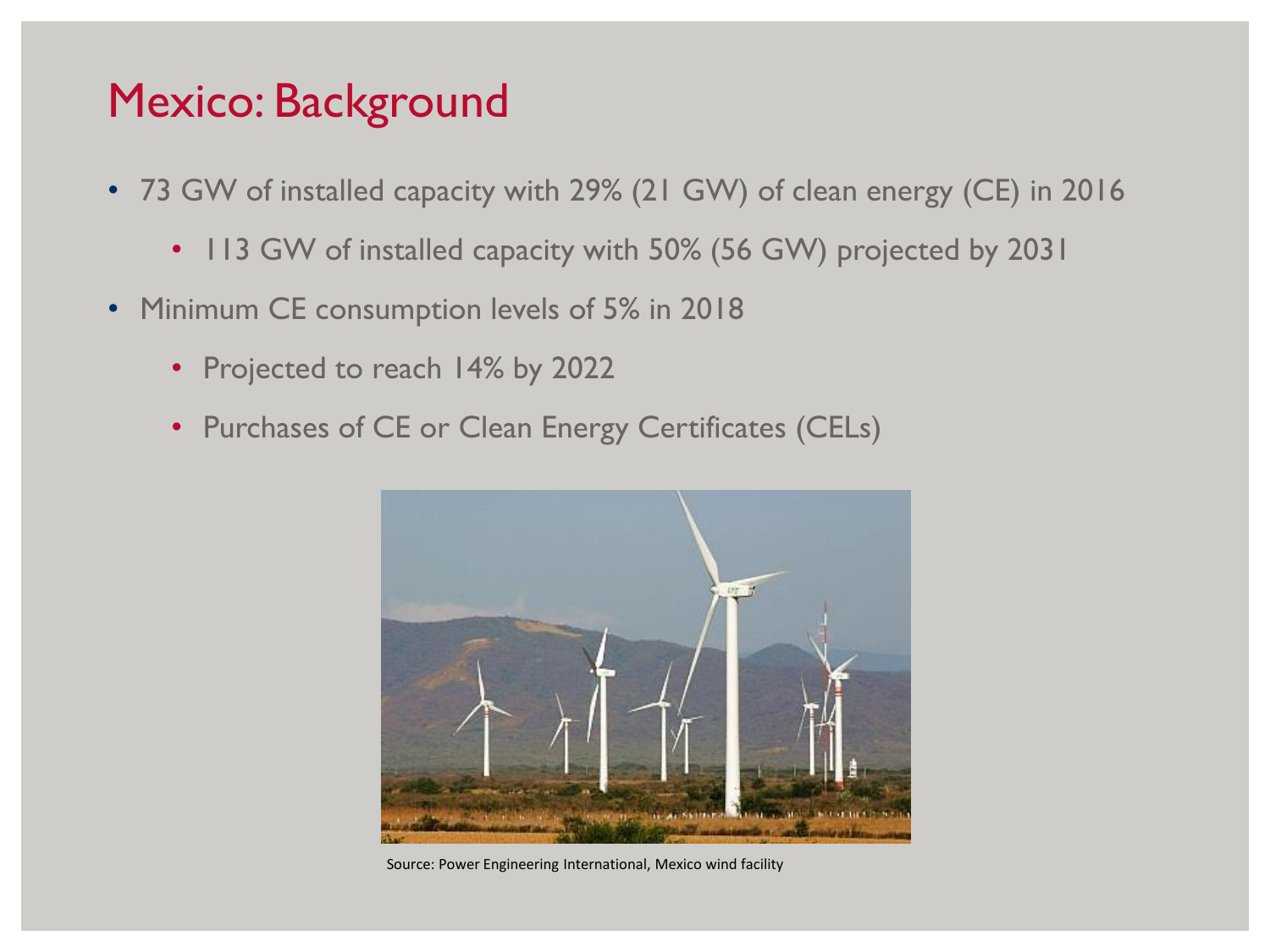# Mexico: Enabling Environment

- Long-term PPAs with net metering mechanism to sell surplus energy to grid
- Imbalances of contracted vs. dispatch liquidated annually at wholesale spot market
- Preferential dispatch to transmission
- Tax benefits: 100% accelerated depreciation



Source: Greentech Media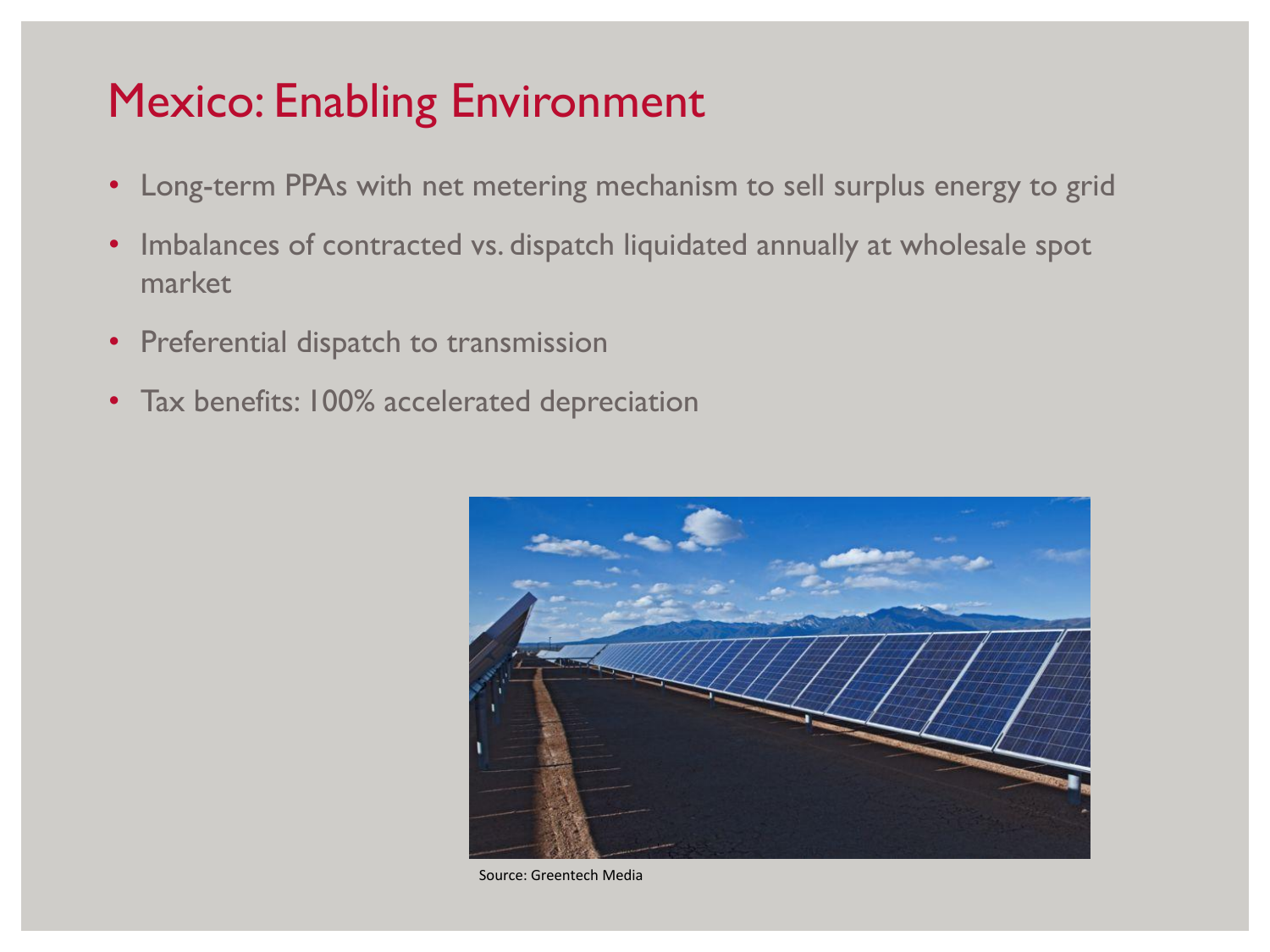#### Mexico: Auction Results

- Three energy auctions (March 2016 November 2017) contracted:
	- Energy: 19.8 TWh (60% solar, 39% wind, and 1% geothermal)
	- CELs: 21 million certificates (60% solar, 37% wind, 2% hydropower, and 1% geothermal)
	- Firm capacity: 1,780 MW (76% natural gas, 12% wind, 11% solar, and 1% geothermal)
- Average contracted prices for CE and CELs fell by 58% (\$47.6/MWh to \$19.8/MWh)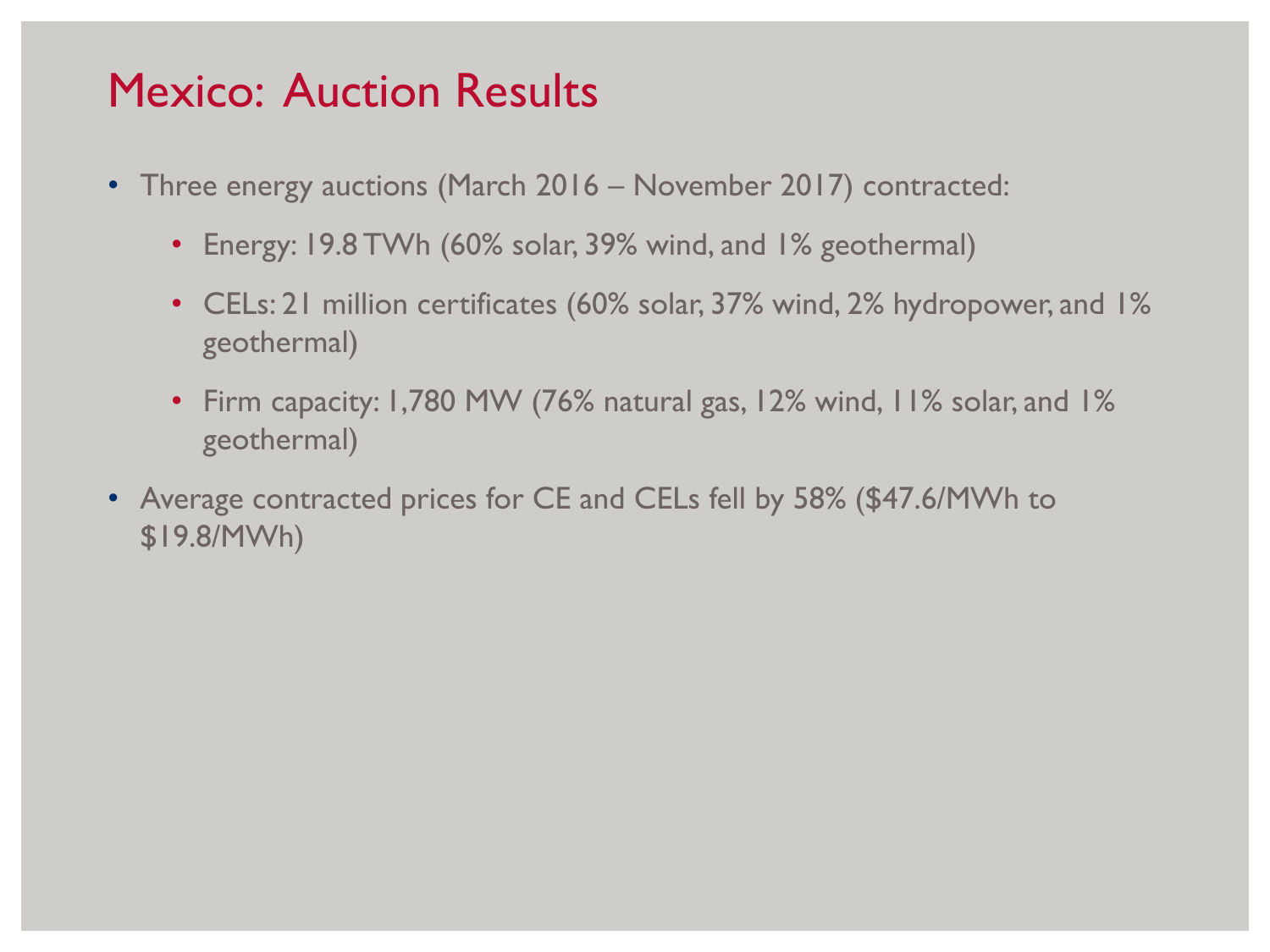# Mexico: Auction Characteristics

- Transparent, publicly disclosed auction process
- Targets for contracting CE and use of CELs
- No local content requirements
- Technology-neutral auctions; bidders can submit offers for one/any of energy, CELs or capacity
- Open technology-neutral firm capacity auctions
- Disclosed ceiling prices per type of technology
- Selection criteria through algorithm formula
- 15-year PPAs (energy-capacity), 20 year (CEL)
- PPA indexed to Mexican pesos or U.S. dollars and inflation rate
- Deliver-or-pay PPAs; net metering mechanism sells surplus energy to wholesale spot market
- Preferential access to transmission grids
- Bidders select project site(s)
- Relatively few qualification requirements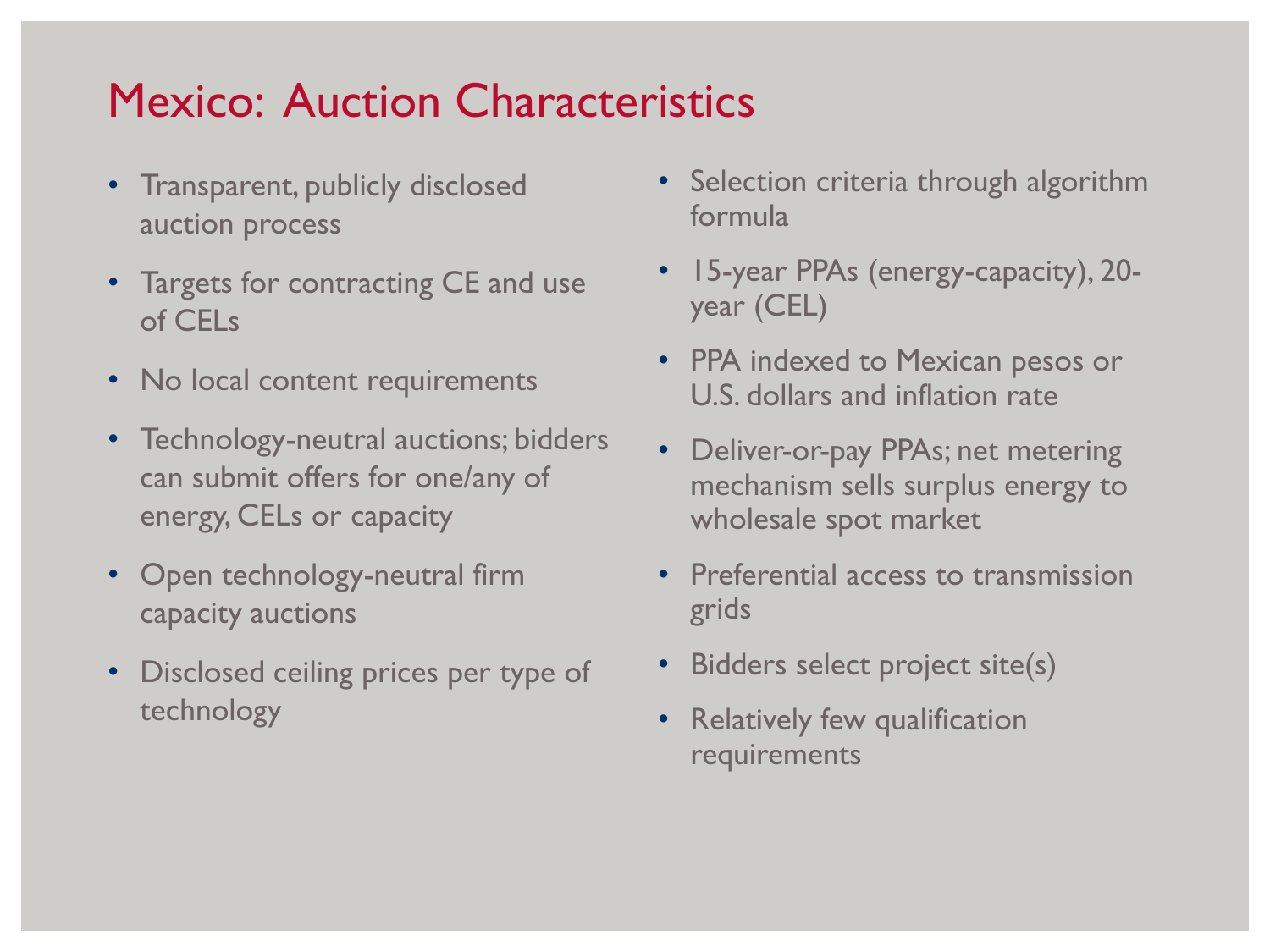# Mexico: Summary of Auction Results

| <b>Auction Date</b>                    | <b>Target</b><br><b>Volume</b>                 | <b>Target</b><br><b>CELs</b> | <b>Total</b><br><b>Energy</b>              | <b>CELs</b><br>(million) | <b>Solar</b><br><b>Power</b>                  | Wind<br><b>Power</b>                                                       | <b>Firm Capacity</b><br>(Clean Energy or<br><b>Conventional)</b>                                         |
|----------------------------------------|------------------------------------------------|------------------------------|--------------------------------------------|--------------------------|-----------------------------------------------|----------------------------------------------------------------------------|----------------------------------------------------------------------------------------------------------|
| <b>Auction I:</b><br><b>March 2016</b> | Energy: 85%                                    | 85%                          | 5.4 TWh<br>Average<br>price:<br>\$47.6/MWh | 5.4                      | $(81%$ of<br>total)                           | $$45.06/MWh$ $$55.33/MWh$<br>(19% of<br>total)                             | <b>No</b>                                                                                                |
| <b>Auction 2:</b><br><b>Sept. 2016</b> | Energy: 84%<br><b>Firm</b><br>Capacity:<br>80% | 87%                          | 8.9 TWh<br>Average<br>price:<br>\$33.5/MWh | 9.3                      | 53% CELs)                                     | \$31.81/MWh \$35.77/MWh <br>$(54\%$ energy, $(44\%$ energy<br>$41\%$ CELs) | $1,187$ MW at<br>\$32.29/MW-year<br>natural-gas (72%),<br>solar (15%)<br>wind $(11%)$<br>geothermal (2%) |
| <b>Auction 3:</b><br><b>Nov. 2017</b>  | Energy: 98%<br><b>Firm</b><br>Capacity:<br>42% | 90%                          | 5.5TWh<br>Average<br>price:<br>\$19.8/MWh  | 5.9                      | \$19.0/MWh<br>(55% energy<br><b>58% CELs)</b> | \$18.6/MWh<br>(45% energy<br><b>42% CELs)</b>                              | 593MW at<br>\$35.36/MW-year<br>natural-gas (84%)<br>wind $(14%)$<br>solar $(2%)$                         |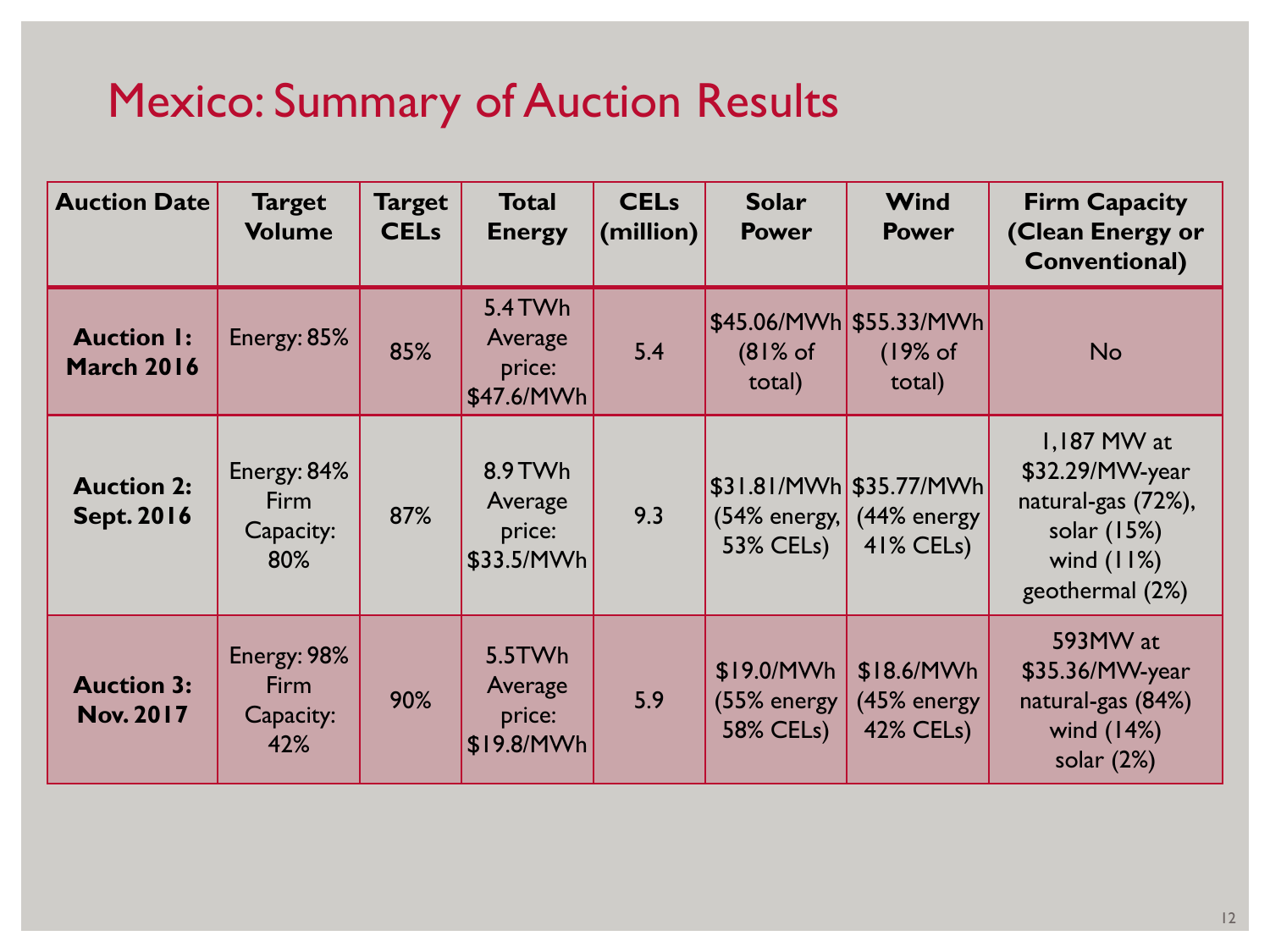#### Mexico: Auction Results

- First two auctions open only to the Federal Electricity Commission (stateowned electric utility)
- Third auction open to private off-takers with clearinghouse to manage contractual obligations
	- Iberdrola and Cemex awarded contracts: 10% (CE and CELs), 21% of firm capacity
- Nodal price adjustments to incentivize Yucatan, South Baja California sites (reduced from \$45 in first auction to \$13.5 in third auction)
- Ceiling price for firm capacity increased by 172 times in second auction to incentivize bids
- Next RE auction planned for 2018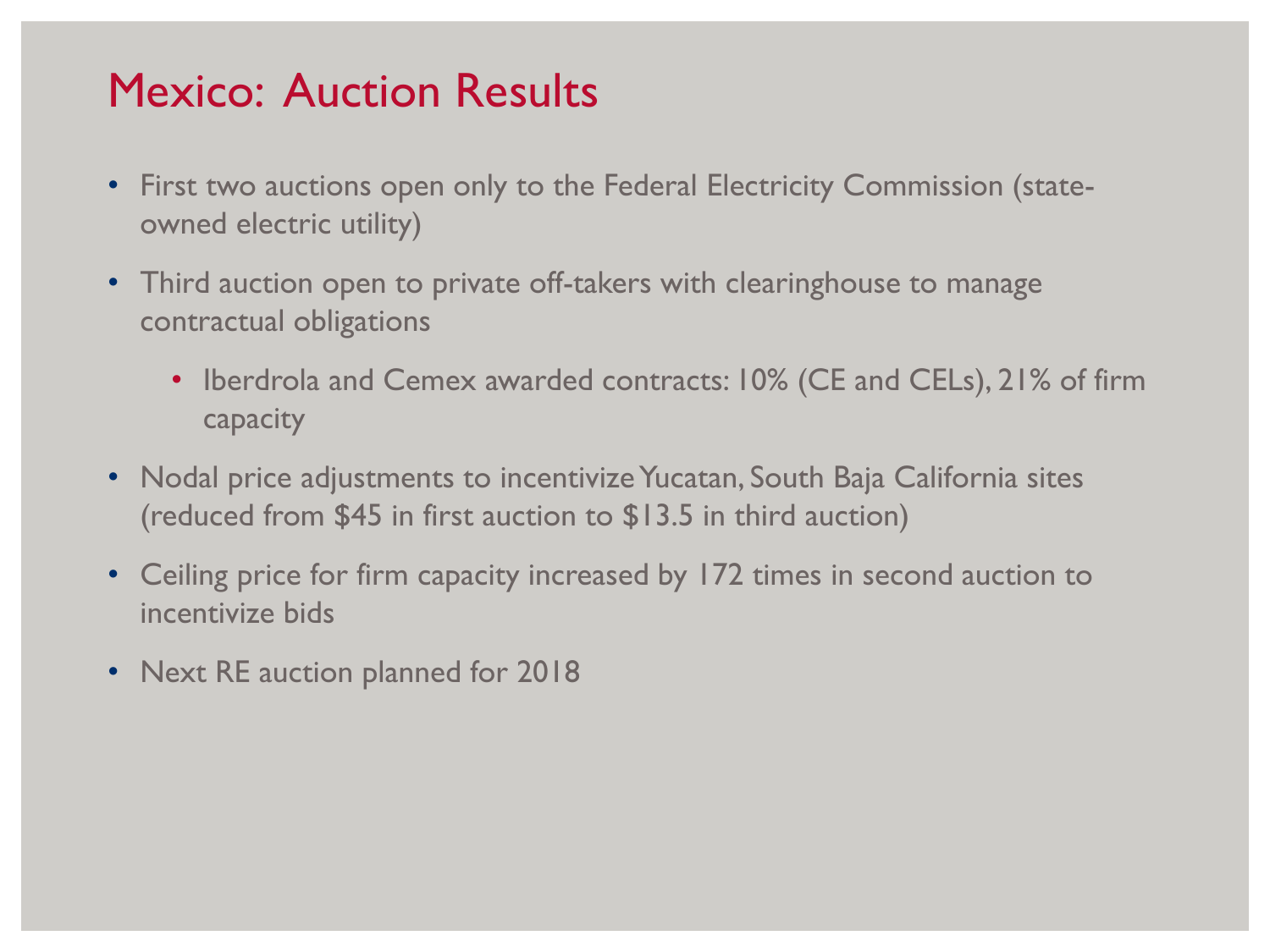# Peru: Background and Enabling Environment

- 13 GW of installed capacity in 2016 with 9% (1 GW) of RE projected to reach 5% by 2024
- Transparent, publicly disclosed auction process
- Established targets (5%) for RE resources
- No local content requirements
- Quotas and ceiling prices by technology (reallocation mechanism of unmet quotas)
- PPAs awarded with pay-as-bid selection process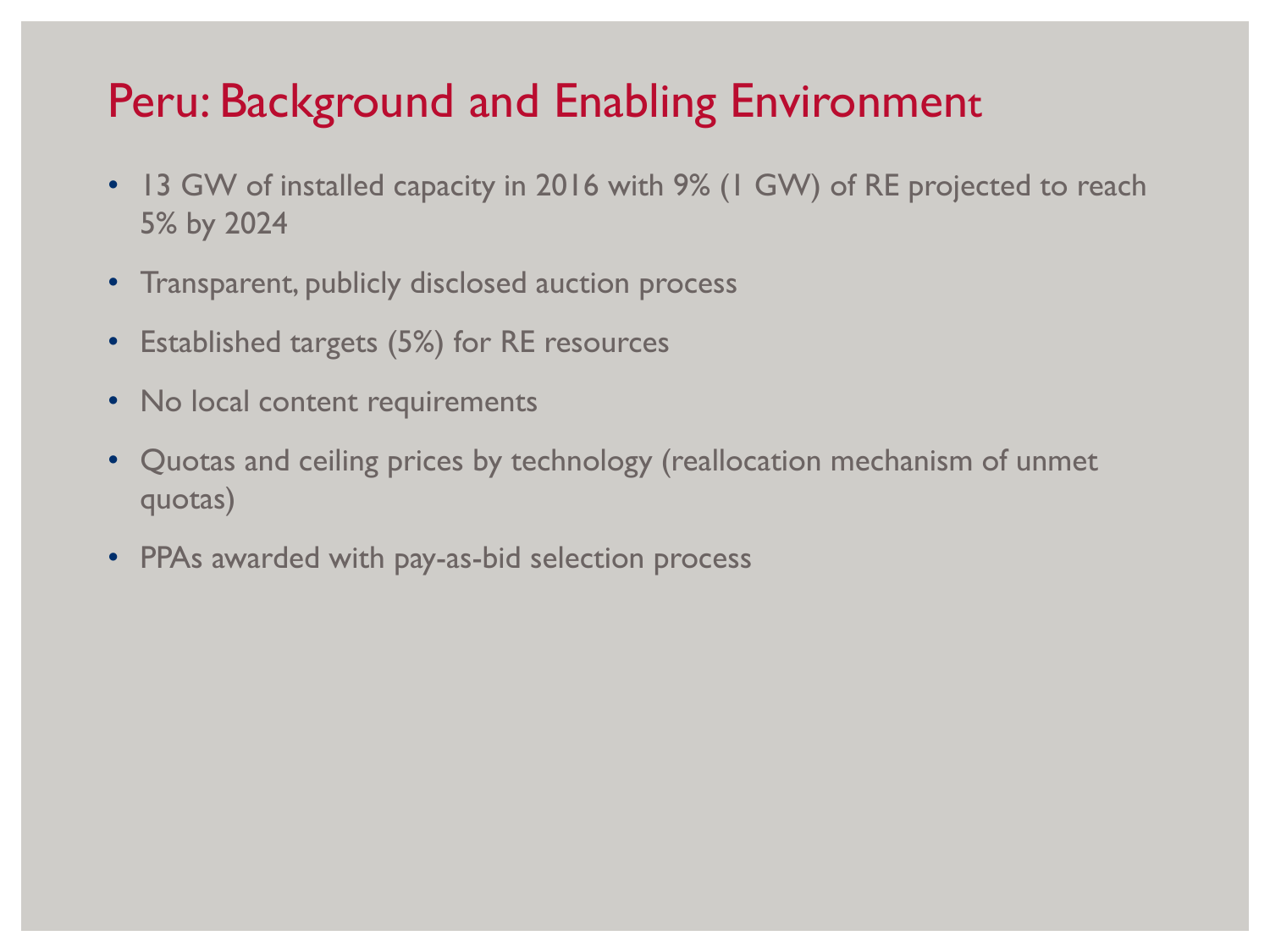# Peru: Background and Enabling Environment

- Two-round auction process: price ceilings revealed in second round
- 20-year PPAs with premium feed-in tariffs
- PPA indexed to U.S. dollar and inflation rate
- Preferential dispatch to transmission grids
- Bidders select project site(s)
- Few qualification requirements: underperformance, delay guarantees to ensure bidders commitment
- Institutional incentives:
	- 20-year PPAs signed with the Ministerio de Energía y Minas (Ministry of Energy and Mining) with guaranteed prices through feed-in-tariffs
	- Preferential dispatch (with zero marginal costs)
	- VAT reimbursement
	- Accelerated depreciation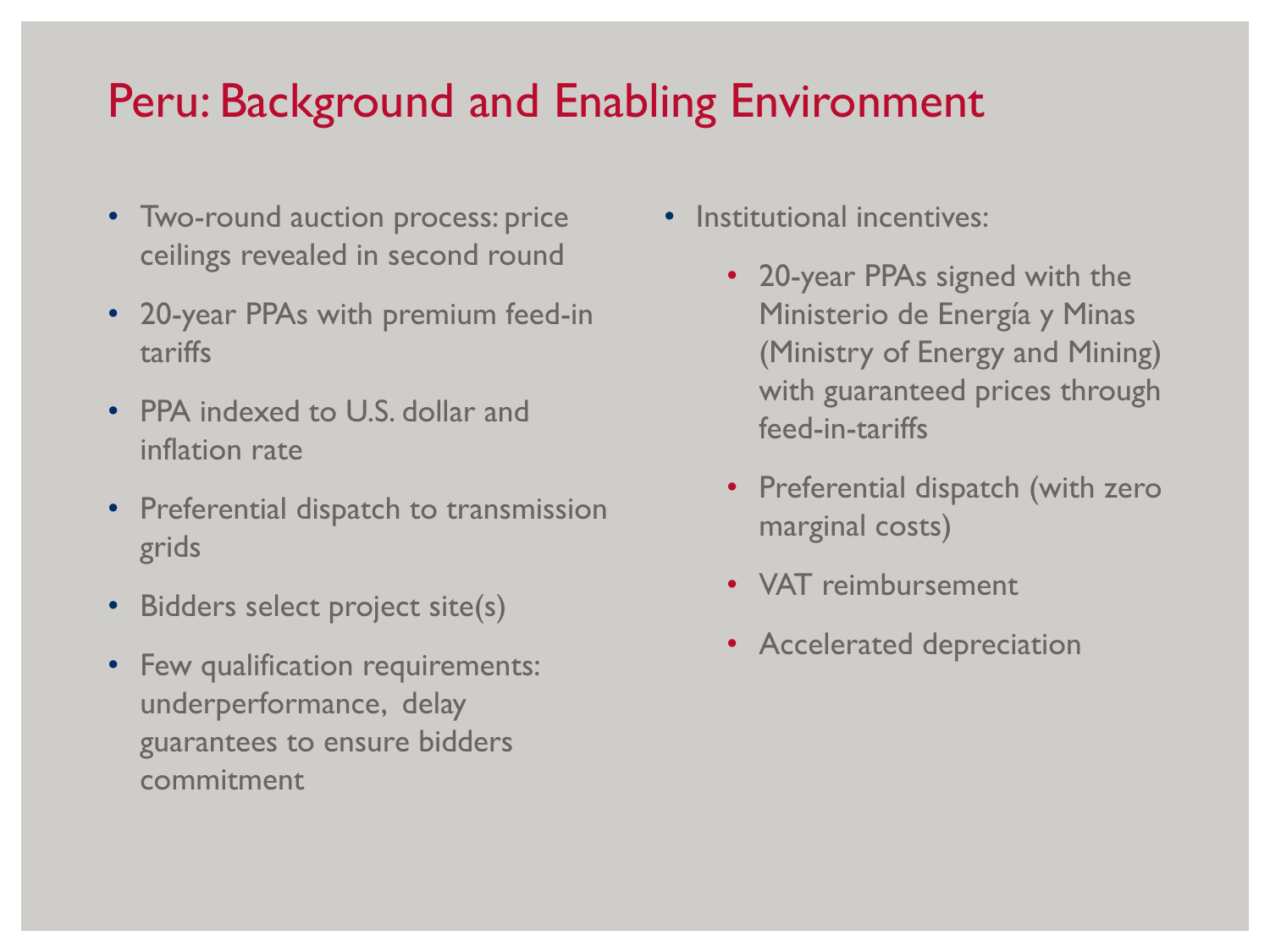#### Peru: Auction Results

- Four on-grid RE auctions (2009 to 2015):
	- 6.2 GWh-year energy
- One off-grid solar auction
- 2015 auction:
	- European companies (Enel, Engie): 71%
	- Spanish IPP (Greenergy): 10%

| <b>Auction</b>   | <b>Technology</b>  |               | <b>Energy</b> |
|------------------|--------------------|---------------|---------------|
| <b>Aggregate</b> | Small hydropower   | 603 MW        | 3.5 GWh/year  |
|                  | Wind               | 394 MW        | 1.7 GWh/year  |
| (four auctions)  | Photovoltaics      | <b>281 MW</b> | 739 MWh/year  |
|                  | Biomass and biogas | 35 MW         | 198 MWh/year  |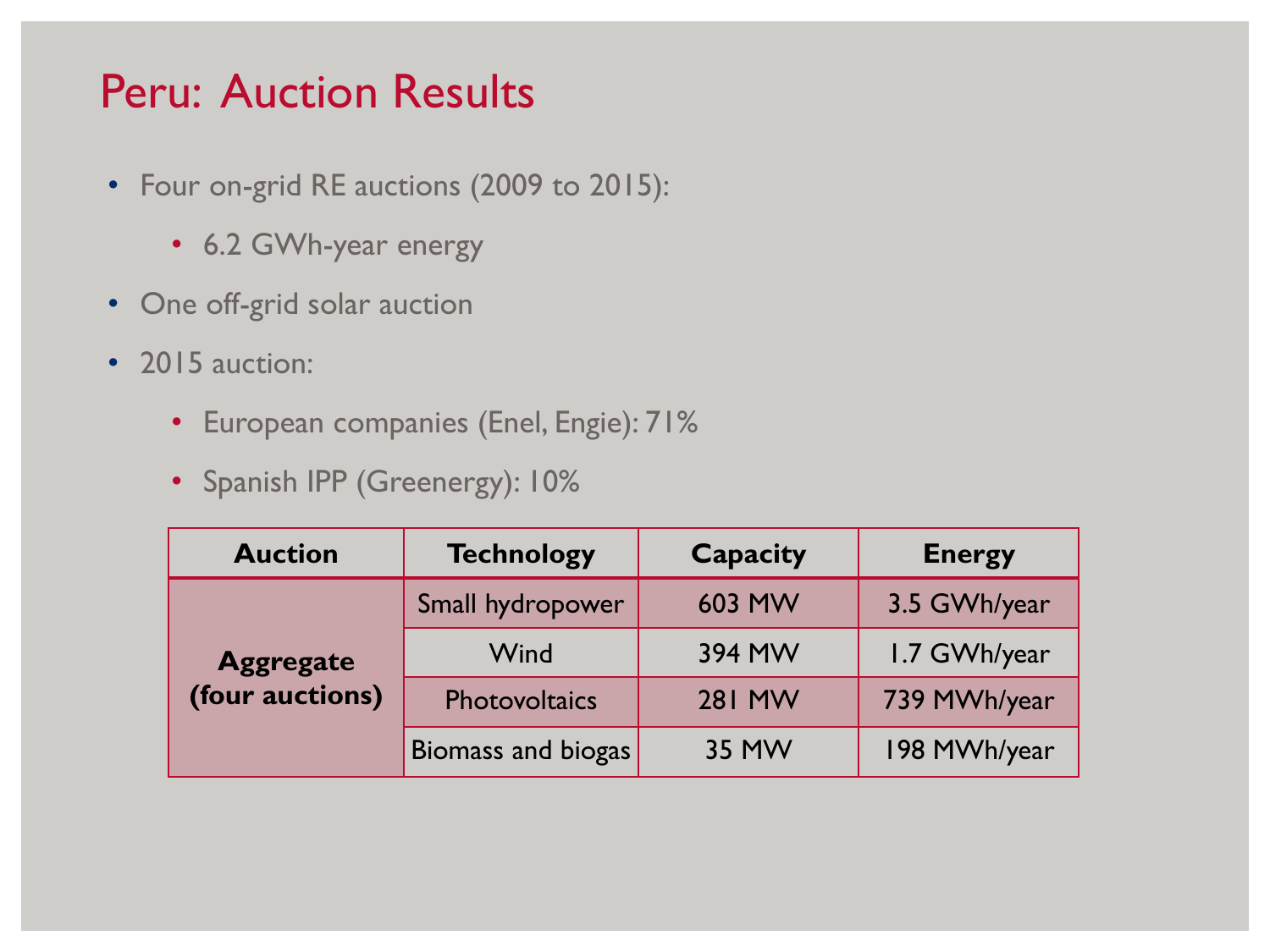#### Peru: Auction Results

- Contracted prices fell between 2009 and 2015
	- Solar: \$221/MWh to \$48/MWh
	- Wind: \$80/MWh to \$38/MWh
	- Biomass/biogas: \$110/MWh to \$77/MWh
	- Small-scale hydro: \$60/MWh to \$44/MWh
- Auction design changes: larger performance, construction, operation bonds
- Next RE auction in 2018 (auction planned in 2017 postponed due to oversupply)



Source: PV Magazine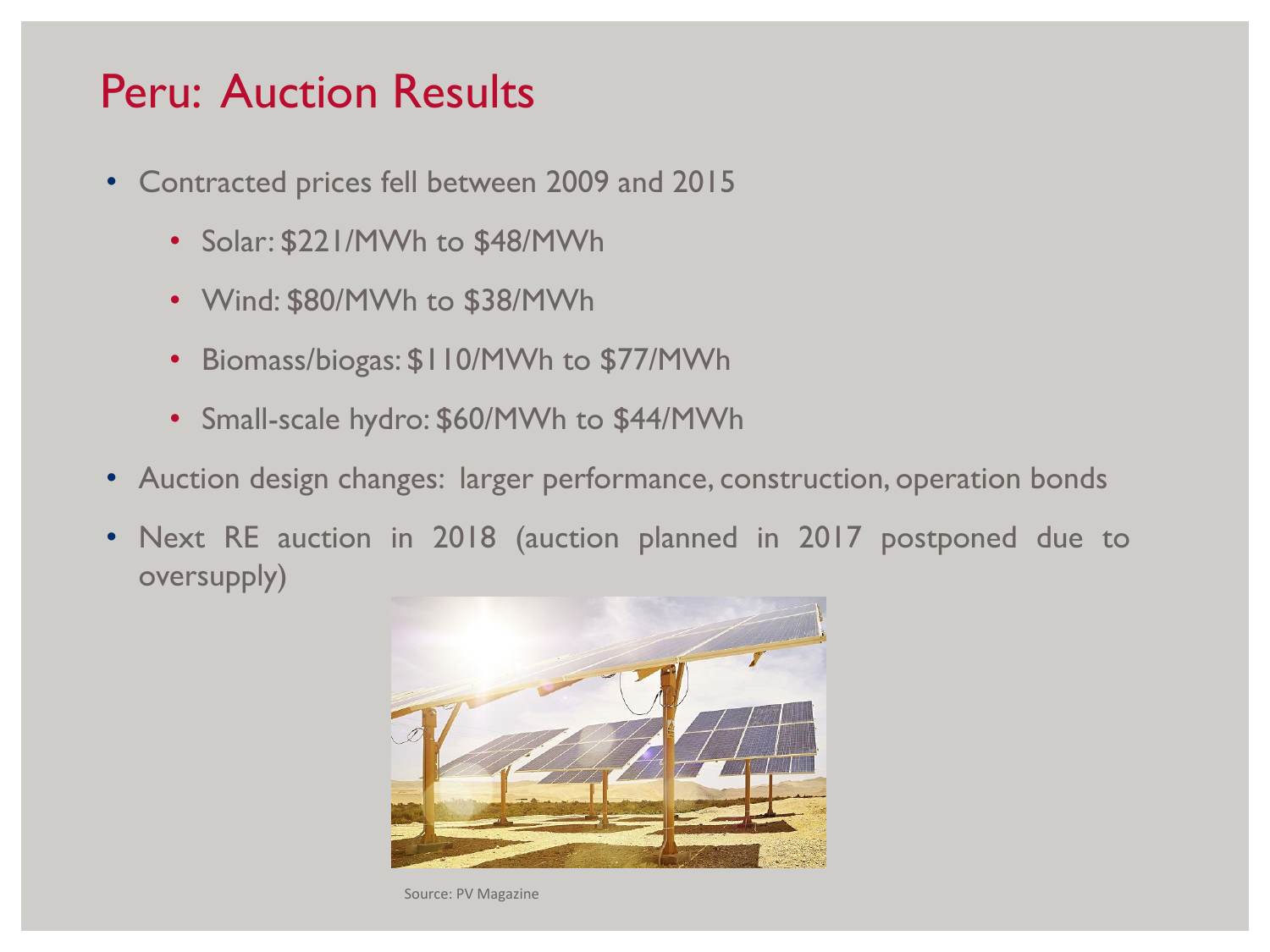#### RE Auctions in Brazil

- Planned RE auctions with RE targets of 24 GW for wind and 7 GW for solar energy by 2024
- Competition among technologies through hybrid two-phase selection process
- Multi-year settlement lowers generators' volume risk
- 20-30 year PPAs with prices paid in local currency and indexed to local inflation
- No local content requirement, but minimum local content needed to apply for low-cost state-owned financing
- Import/state tax exemptions
- Transmission discount/exemptions
- Net metering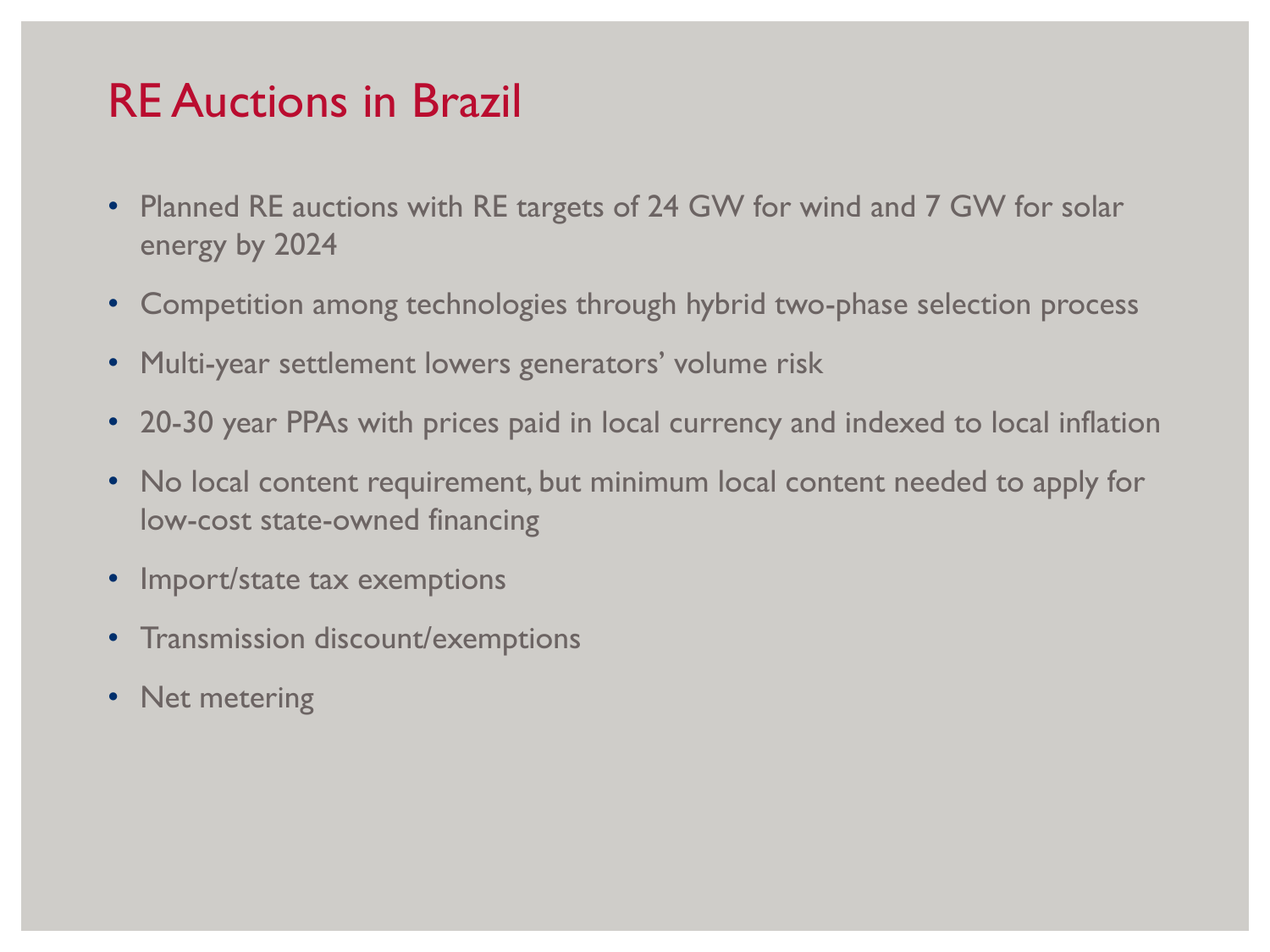### RE Auctions in India

- RE targets: 175 GW by 2022 (100 GW solar and 60 GW wind), commitment to contract RE
- Long-running planned RE auctions
	- 20-year PPAs with prices paid in local currency with no inflation indexation
- Feed-in tariffs for solar energy
- Accelerated depreciation
- Variable remuneration scheme (viability gap funding)
	- capital subsidy paid in initial years with lower price paid during plant's useful life
- Flexible local content requirement as bidders may elect to bid with on/off local content or both with different bidding pricing parameters
- Local currency price contract with no inflation adjustment made it difficult for winners to obtain financing and decreased interest in bidding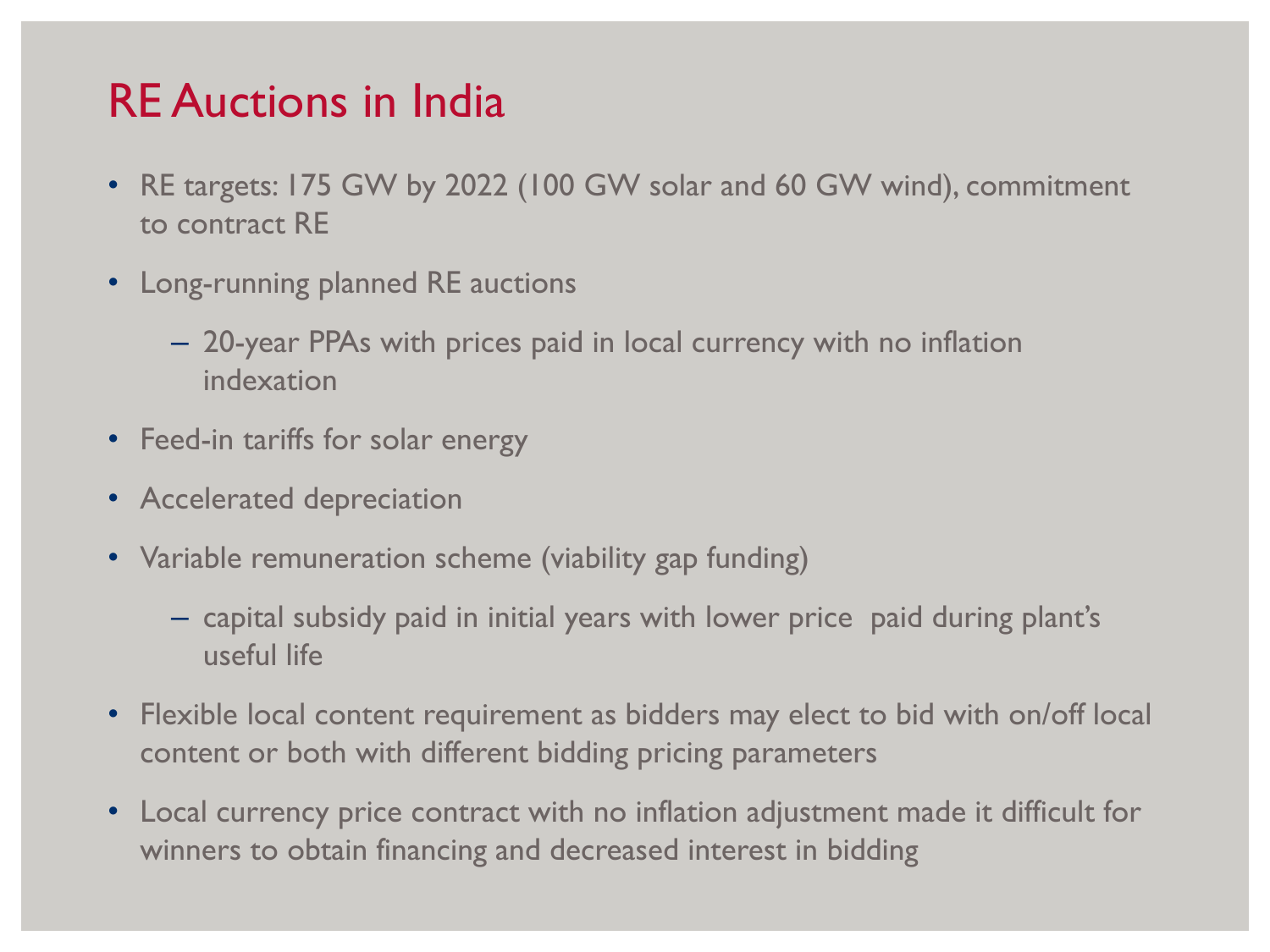# RE Auctions in South Africa

- Commitment to procure 13 GW of RE (initial 3.7 MW target with five technology-specific auctions)
- Undisclosed ceiling prices by technology with volume caps for each technology (change made after first auction)
- 20-year PPAs with prices paid in local currency and indexed to local inflation
- PPA signed with Eskom Holdings (state-owned utility) with direct agreements with Energy Department (sovereign payment guarantee)
- Local content requirements with compound selection criteria based on price and economic benefits
	- job creation, management, ownership, enterprise development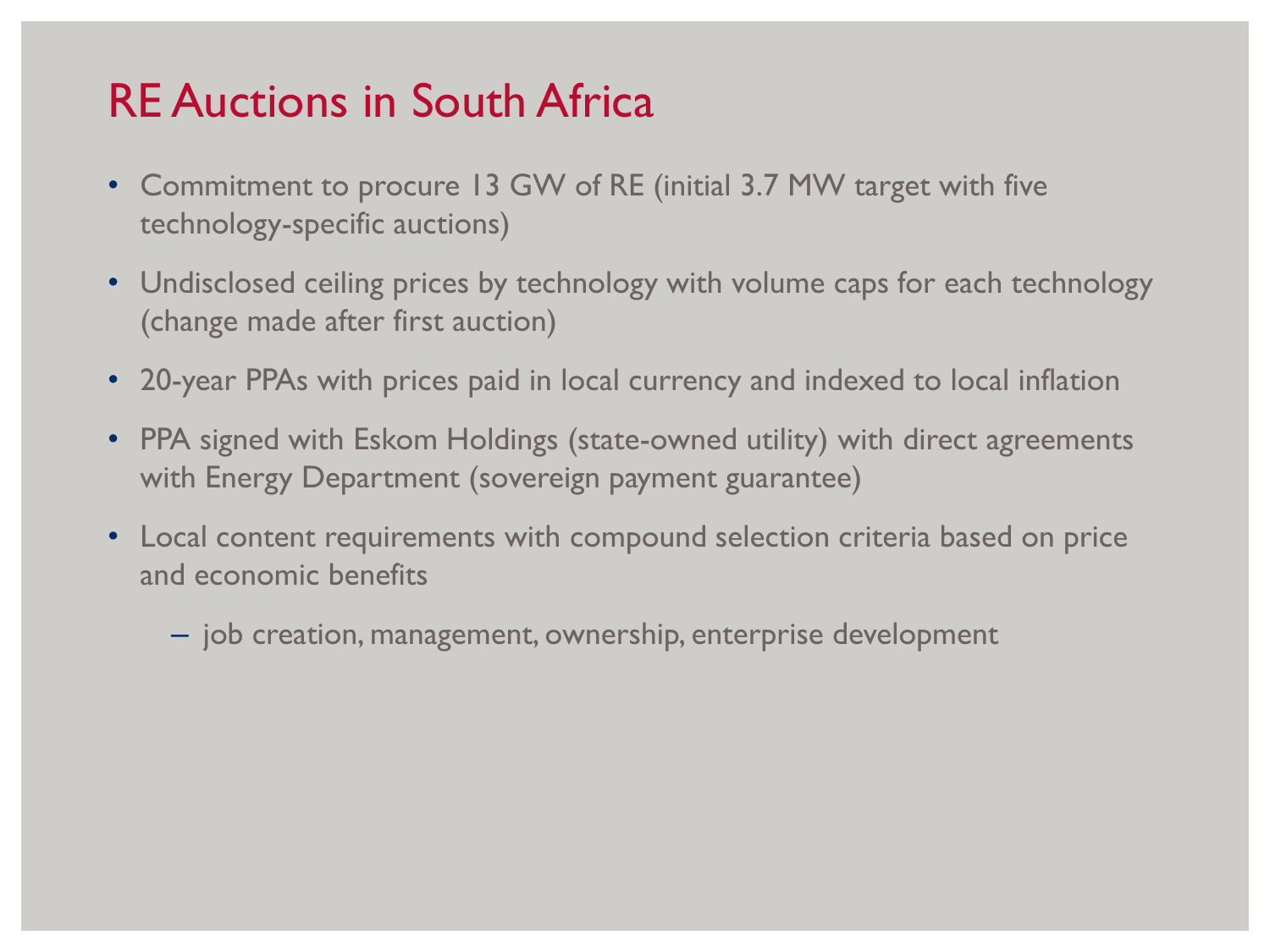# Conclusions: RE Auctions and Enabling Policies

- El Salvador, Mexico, and Peru attracted experienced investors and developers
- RE auctions increasing in developing markets, resulting in competitive RE prices
- Countries' commitments through RE enabling policies and incentives raise investors' confidence
	- Transparent procurement of RE resources through reverse auctions
	- Targets of RE resources to be contracted
	- PPAs with stable revenues, some indexed to foreign currency and inflation
	- Fiscal incentives attract investors, enabling long-term project financing to reach target IRRs
	- Timely information on capacities of transmission interconnection grids
	- Preferential dispatch and access to transmission grids to mitigate curtailment risks